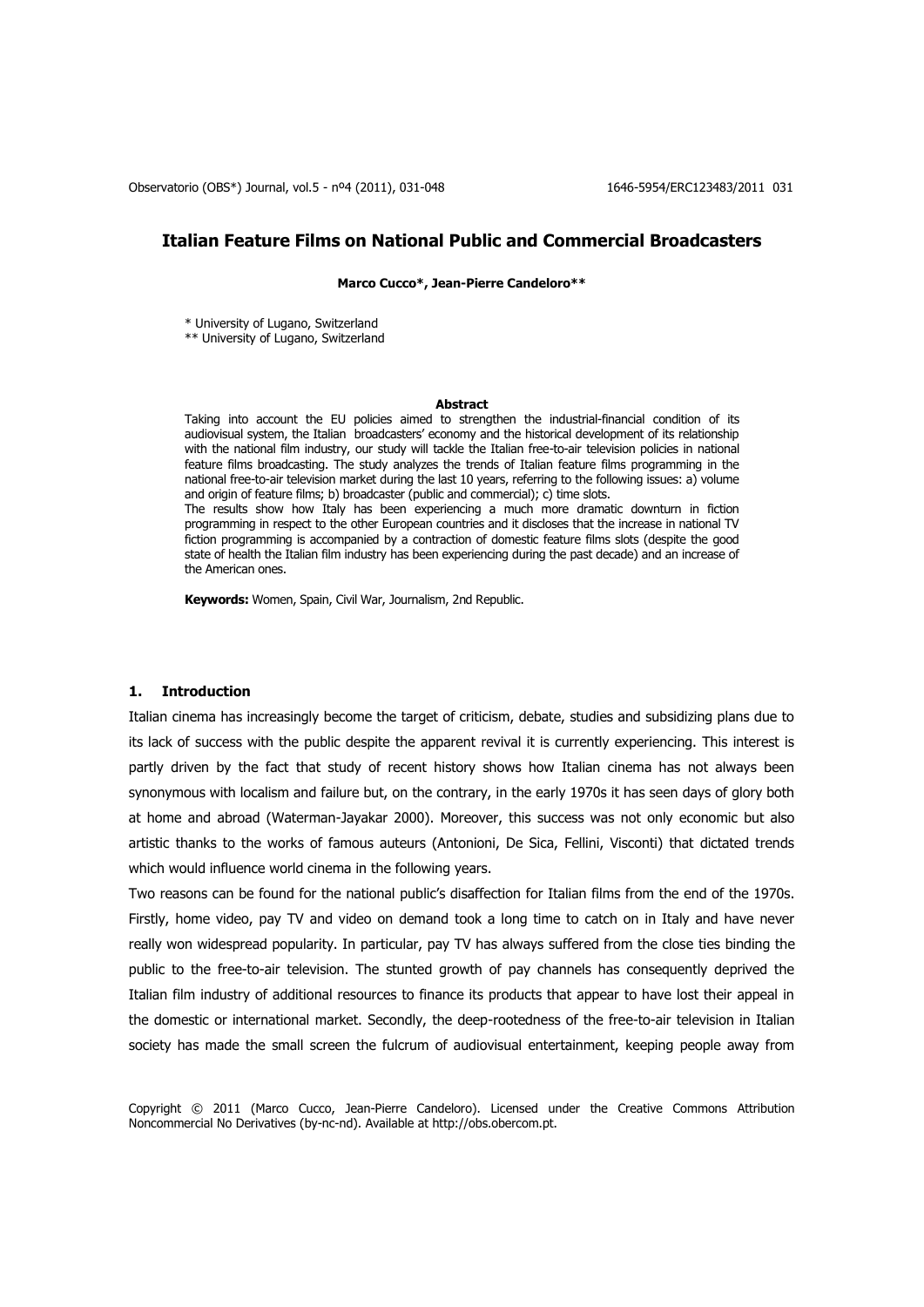theatres, increasing the turnover of television companies and, above all, creating an economic dependence of the Italian film industry on the television one. $<sup>1</sup>$ </sup>

This study will investigate the reasons why this relationship arose and shed light on current trends in the Italian television market, in particular as regards national films for whose production television has become an almost inalienable reference point. To this end we will first define the elements lying behind the origin of the relationship between cinema and television in Italy within Europe and we will then look at Italian film production in the last decade and the quality of its circulation on the national free-to-air broadcasters<sup>2</sup>.

#### **2. The origin of cinema's subservience to television: Italy in the European context**

The development of television in Europe was tightly controlled by the respective national governments to vouchsafe the provision of a public service. The concept of "public service" was grounded in the idea that the production and broadcasting of television programmes should be a public asset of national importance by dint of which the state could intercede, exercising forms of direct control and financing its operations in order to guarantee the principles of pluralism, diversity, independence, impartiality and universality of the service. Seeing themselves as an arm of the government with a cardinal social mission, the public television companies (at the beginning the only ones that existed and for a long time the strongest in the European market) never used film production companies for their programmes, choosing self-production and vertical integration instead. For some years cinema and television never crossed paths.

The responsibility for this choice cannot be attributed simply to the short-sightedness of the industrial and political system and to their unawareness of trans-media synergies but also to a recent past which was still very much alive in the minds of many and which prompted them to look at the world of cinema with suspicion. Indeed, not only the wariness of immorality that emerged in the 1930s (e.g. the encyclical Vigilanti Cura of 1936), but also the memory of how this medium had been used for propaganda purposes by the totalitarian regimes before and during the Second World War hung over this medium. Paradoxically, after the war the political organs began to fear the political uncontrollability of the medium (Ortoleva 1999) to such an extent that they were reluctant to spin risky webs between the new-born, budding television and cinema, also because the reticence to cooperate was mutual. Over time and with great difficulty the world of cinema had in fact earned its own artistic legitimacy, an endorsement by the "high culture" that

 <sup>1</sup> The two reasons indicated do not rule out, but rather imply the validity of other theories aimed at explaining the decline over time of the Italian film industry (the outbreak of two world wars, artistic vocation of Italian films, public funding, language barriers to export, etc.) The two reasons studied in the article were chosen because they can help explain what happened at a specific moment in time when Italian films asserted their position in the domestic and international

market and then yielded market shares once again to foreign productions.<br><sup>2</sup> As regards the European trend, particular attention has been paid to France and United Kingdom because they are, according to the data of the Eur Audiovisual Observatory (2007), the two main West European countries concerning number of inhabitants and financial performances of the television companies. Germany, that should be included in the sample, has been not considered due to its important regional television supply that could invalidate the comparison with the other countries.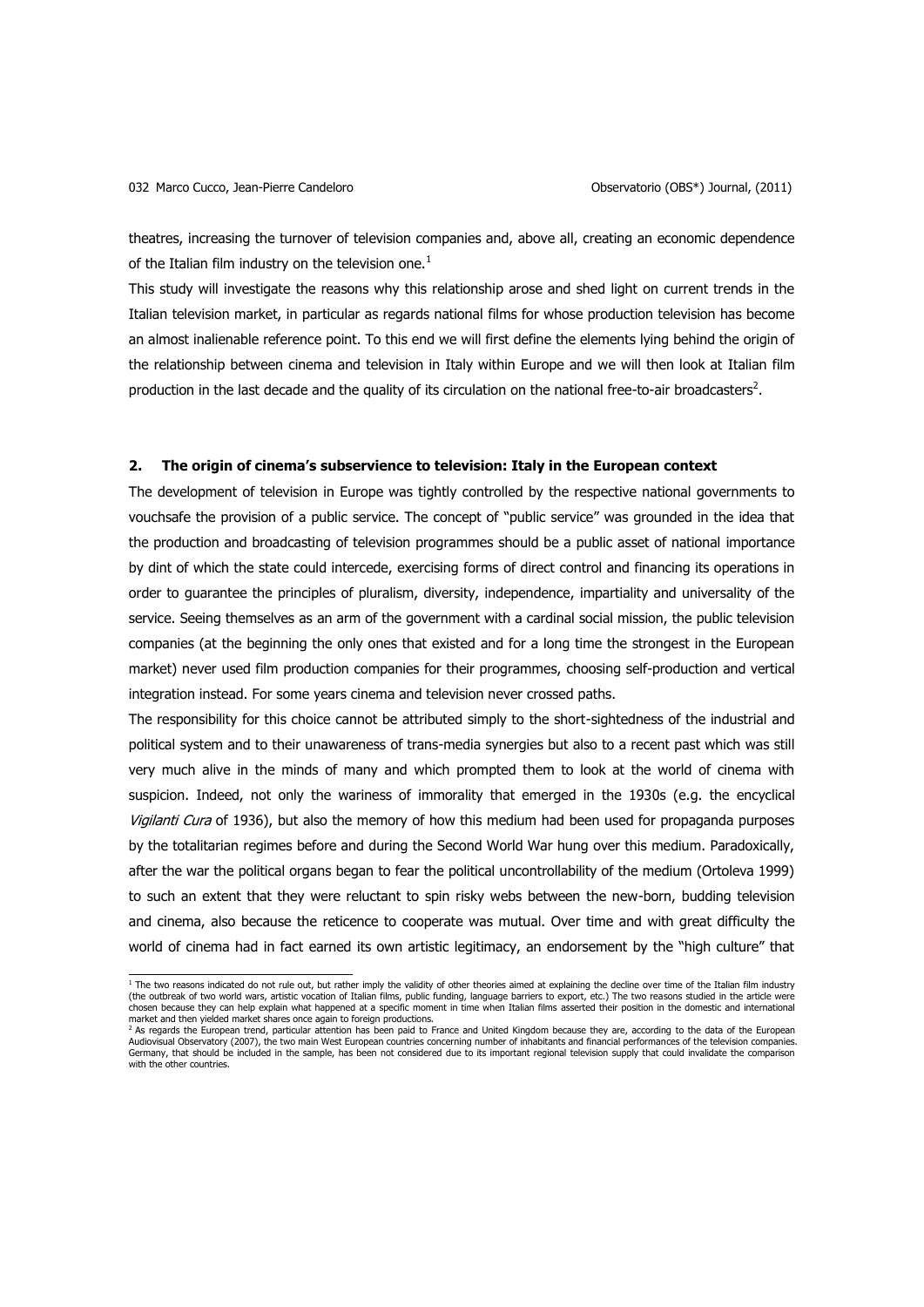had assigned cinema the task of building and representing the national identity of the European countries in the aftermath of the war, and which therefore disdained television whose products mainly consisted of quiz shows and low-cost popular programmes. This does not mean that relationships were strained or disinclined to collaboration. Indeed, we know that in Italy the popular quiz show "Lascia o raddoppia" was moved from Sunday to Tuesday so that that the public could continue to go to the cinema on Sundays, the day which traditionally registered the highest takings. Rather than hostility or indifference, we could talk about different perceptions and missions: cinema operated in the sphere of the visual arts while television had the task of educating and informing (Ortoleva 1999).

The initial distance between cinema and television was gradually replaced from the end of the 1970s by a progressive dependence of the big screen on the small one. The growth of television demand, along with a series of contingent social phenomena, contributed to the declining numbers of spectators at the films theaters and the ensuing economic precariousness of the cinema industry. These difficulties were overcome by the commitment of television to produce feature films. As Fabrizio Perretti and Giacomo Negro state (2003), television companies ideally took the place of the American majors which in the years immediately after the Second World War had invested in European film projects to avoid the obstacle of the quota systems adopted to limit the penetration of foreign products. Television thus began to take possession of the creative resources and physical spaces of the film industry (e.g. the Cinecittà studios in Rome, once devoted to the production of films, which passed into the hands of television producers towards the end of the 1970s). The reasons for the reconciliation are due to the cultural vocation attributed to television and which had gained ground over time. Thanks to this vocation television aided the cinema, promoting its works (as it did also with the theatre), safeguarding its heritage by screening films and guaranteeing economic investments (Ostrowska-Roberts 2007). The intercession of television, however, also fulfilled other logics referable more to convenience than anything else. Indeed, television began to become interested in cinema when it had already gained a level of economic power that allowed it to negotiate from a position of supremacy and when it decided to substitute live shows with fiction (Ortoleva 1999). Television companies thus soon found themselves investing on three fronts: a) the traditional activities of development and creation of products addressed directly to the television market; b) the development and creation of theatrical films (usually developed through subsidiary companies, co-production and co-financed projects); c) the pre-acquisition of television broadcasting rights. We can therefore maintain that even if Italian television may have taken away spectators from the cinema, it did not kill it (Sorlin 2001). On the contrary, the advent of television coincided with a marked growth in Italian cinema not only in terms of quality and popularity but also as regards international presence. Over time television found itself the main source of finance for the film industry, both in Italy and Europe, a characteristic which is still true today.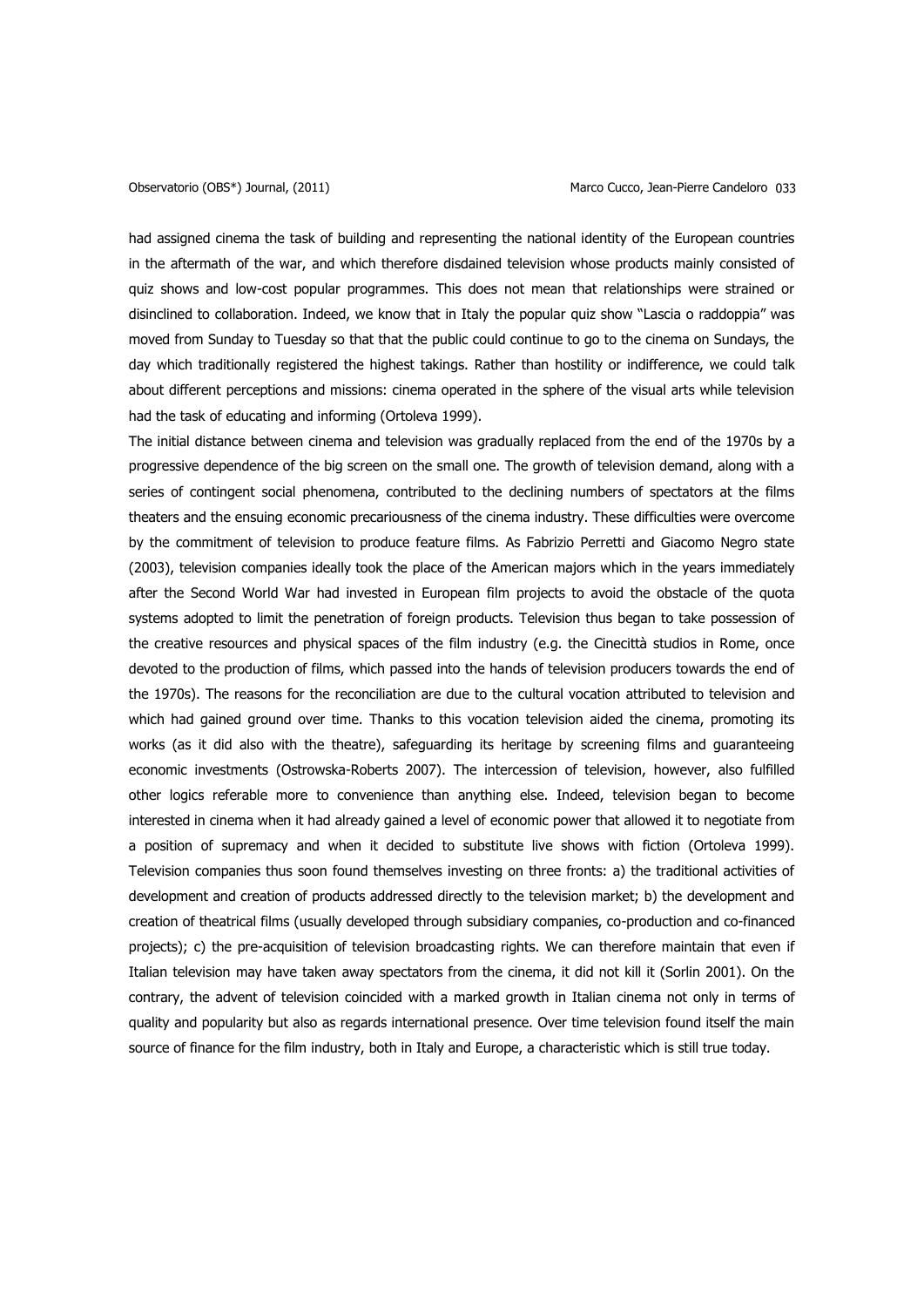#### 034 Marco Cucco, Jean-Pierre Candeloro **Observatorio (OBS\*)** Journal, (2011)

As it has been stated, the development of television in Europe was tightly controlled by the respective national governments to vouchsafe the provision of a public service. However, from the 1980s, European governments could no longer ignore some important technological progress (i.e. improvements in the transmission and the reception quality; better management of hertz frequencies), economic (i.e. new ideology of competition), social (i.e. the crisis of the welfare state) and political changes (i.e. commercial television companies could guarantee the multiplicity of supply needed to satisfy the ever more diverse cultural demand of the audience). "In many quarters, it was therefore claimed that competition and comparison could define space for freedom and pluralism better than a monopoly could" (Richeri, 2002: 181). For these reasons, the 1980s were marked by a gradual deregulation of the European television market which ushered in a new season of opportunities and threats for sector enterprises.

Opening up the television market to private enterprises caused a sudden increase in new commercial channels and hence a broadening of the range of products offered to the public in their homes; however, at the same time, the problem arose of how to fill the time slots of the new programming. This had two consequences. On one hand television companies had to forge relationships with sectors specialized in content production (publishing, cinema, sport, music) "raising television to catalyst in the gradual osmosis of the communication sectors" (Pilati-Richeri 2000: 100); on the other, opening up to American products to meet the new programming needs became inevitable. In fact, the costs of producing programmes were very high and few subjects were able to sustain them and the related, albeit limited, economic risk. For almost thirty years government monopolies had prevented the establishment of independent television companies and this meant that, after market deregulation, the national public companies were the only ones able to self-produce their programmes. The only possible option for the new private operators was, therefore, to purchase programmes abroad, and above all from across the Atlantic. American products had two important advantages on the self-produced European ones: they were inexpensive and they gave important guarantees on audience success thanks to the previous performance in their domestic markets.

Italy was the trailblazer of this process. In the mid 1970s, leveraging a legal vacuum, singular economic conditions and multi-faceted social turmoil, Italy was the first European country to open up the television market to private operators with a resulting increase in the range of products on offer. In the wake of this deregulation Italy became the main global importer of extra-European fiction (Richeri, 1986) thanks also to the special bond that the three Fininvest, now Mediaset, channels created with the three US networks: Rete4 with ABC, Canale5 with CBS, Italia1 with NBC (Segrave, 1998).

The United States had acquired unparalleled know-how in the audiovisual sector owing to the success of its film and television production both of which were concentrated in the hands of the Hollywood majors. Indeed, in the early 1970s the Federal Communications Commission and the Justice Department had issued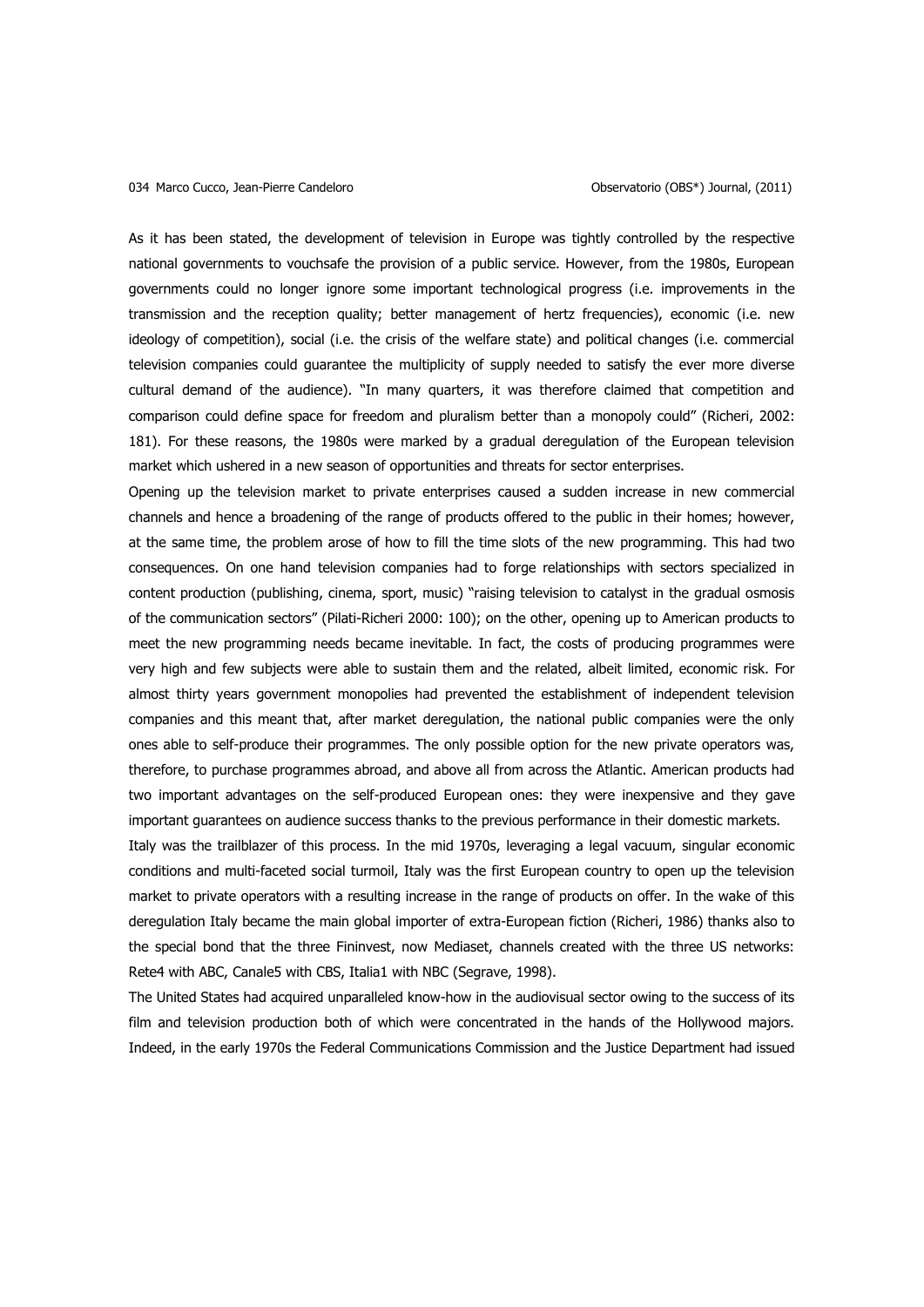a series of measures aimed at limiting the power of the three main networks (ABC, CBS and NBC) and at impeding the creation of a monopoly in the television market. In short, the set of adopted rules (Prime Time Access Rule, Financial Interest and Syndication Rules and Consent Decrees) limited the hours of prime time programming that the networks could self-produce, excluded their participation in the syndication market and required them to outsource the production of the programmes broadcast by their network. The only enterprises with audiovisual know-how and that were able to economically shoulder television production costs through economies of scale were the Hollywood majors to which the networks commissioned most of their production. Apart from the complex negotiations, disputes and political implications surrounding these measures, we can now safely state that from the mid 1970s their adoption led to a relationship of close collaboration between the film and television industry in which both economic and strategic interdependence was mutual.

This did not happen in Europe and currently in most European countries television companies are required by law to invest in film production projects in an attempt to redress the imbalance created between the two industries. Investment choices differed from country to country and company to company. In France, television operators are encouraged to co-produce films to shorten the time between the screening of the film in the cinema halls and its broadcasting on the small screen. Moreover, since 1990 the five terrestrial television channels (France2, France3, Arte, TF1 and M6) are required to invest not less than 3.2% of their turnover in the purchase and co-production of European films, of which 2.5% in original French works. To guarantee the independence of film producers from television companies, the latter can take part in the production of films only through affiliates set up specifically for that purpose and investing a share of not more than 50% of the total budget of each individual production. The standards for pay TV like Canal Plus are different. In this case the channel is obliged to allocate 12% of its annual resources to investment - in the form of pre-acquisition only - in exclusive rights of European feature films of which 9% for original French features.

Similarly to France, Italian television broadcasters, irrespective of their type of broadcasting, must allocate a share of not less than 10% of their net annual income from advertising to the production and acquisition of European audiovisual programmes. 40% of the above-stated share must be assigned to feature films. Tighter measures are applied to the public television company, RAI, which must invest a share of not less than 15% of the total annual revenue in the production of feature films, fiction, documentaries and cartoons through a unit created ad hoc in 2000, implementing law 122/98: RAI Cinema. In particular, 20% of this share must be devoted to films aimed at theatrical release (Unified Television Act of 13 July 2005; Service Agreement 2007-2009 signed by RAI and the Ministry of Communications, 5 April 2007). It is estimated that in the three year period regulated by the 2003-2005 service agreement RAI Cinema invested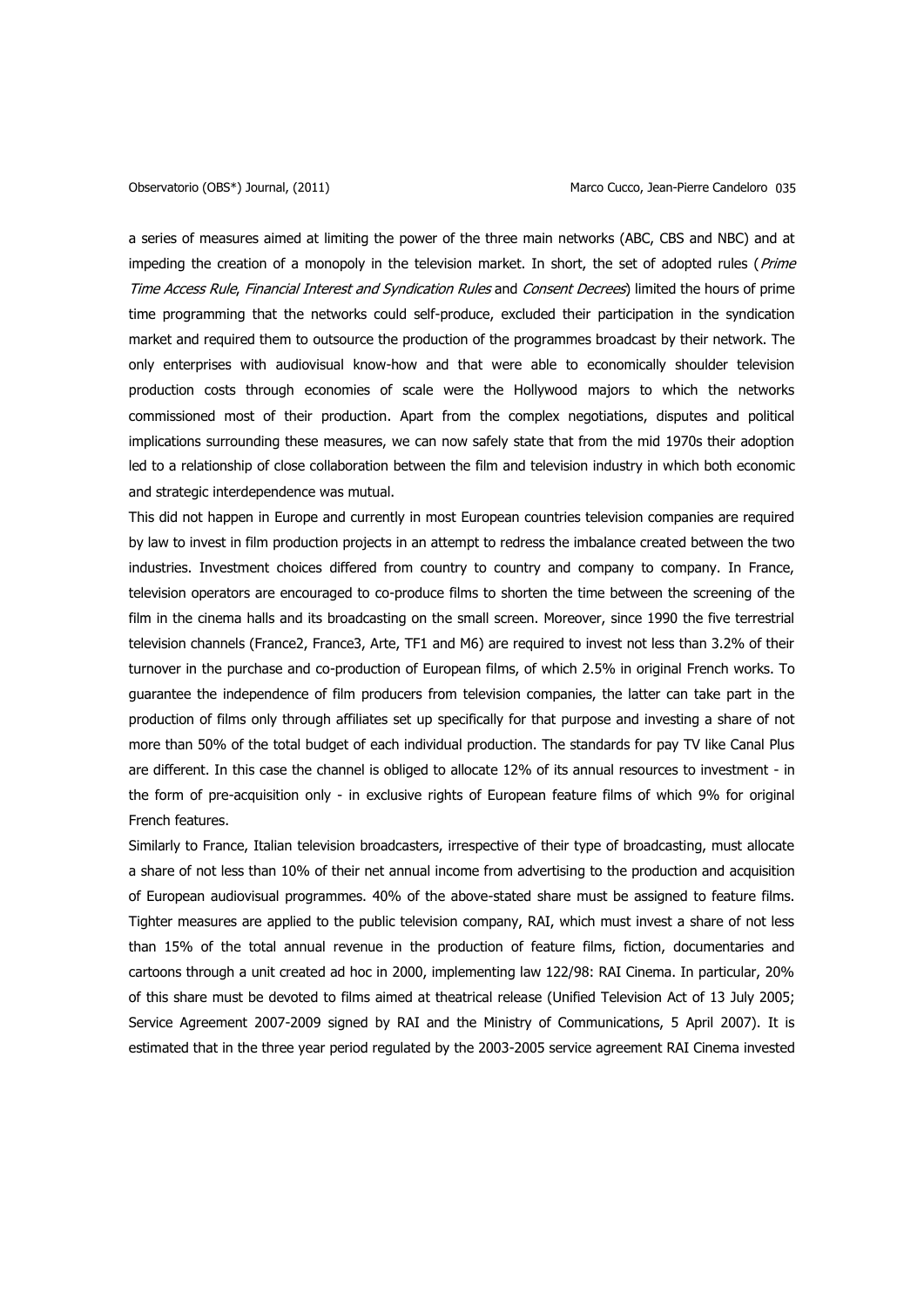on average 50 million euro a year in the production and acquisition of Italian and European feature films, an amount which rose to 80 million euro under the new 2007-2009 agreement. Of RAI Cinema"s investments, between 31.3 and 38 million euro a year have been allocated to the production of Italian products while the rest has been used for the acquisition of Italian and European cinematographic works.<sup>3</sup> As regards private competition, Medusa Film, Mediaset"s production and distribution unit, invests an average of 65 million euro a year in film projects, almost double that of RAI Cinema.

In this situation United Kingdom is anomalous in that it has no similar regulations even although the same practice has been adopted since the early 1980s, demonstrating that television wields the power in the European media system. This is confirmed by the fact that, in Europe, government subsidies are normally granted to those projects that already have a part of financing available; in most cases this means when a television company is involved in the project. In others words, it is often the television companies that decide which projects will be carried through and which won"t, holding the fate of the sector in their hands (Dale 1997).

All European countries also implement the safeguarding policies envisaged by the European "Television without Frontiers" Directive which requires television broadcasters to allocate the majority of their time to European fiction products of which at least 10% must be of independent origin, and authorizes member states to introduce even more restrictive rules in order to achieve linguistic policy objectives.

This subjugation of the film sector to the television one exposes the former to real uncertainty over its future. Indeed, if the public loses interest in the films or if the premise of legitimacy represented by the appreciation of film products by the audience of the small screen fades, it would become increasingly difficult to maintain the obligation imposed by law on television companies to finance a sector in crisis. Moreover, if on one hand the entrance of television companies in the cinema market represented a providential new source of financing for the cinema, on the other the strategic error was made of providing spectators with films that were more suited to a television public. Television companies have produced films for the big screen thinking mainly of their distribution on the small screen, of the combination between films and advertising, and of a client that was no longer the cinema spectator (Botti-Valdani 1996; Usai 2002). The cinema industry has suffered twofold. On one hand the dependence on the television sector has grown and the average investments made by television in the development of individual film products have dropped due to the tendency to bring them into line with television standards (Perretti-Negro 2003). This confirms the theory advanced by Waterman and Jayakar (2000: 518) according to whom free-to-air television cannot effectively support film production. On the other there has been a sort of aesthetic standardization of cinema and television products. Since the beginning of the cooperation between the film

 3 Parliamentary deeds, XV legislature, Rai Watchdog discussion, meeting of 20 February 2007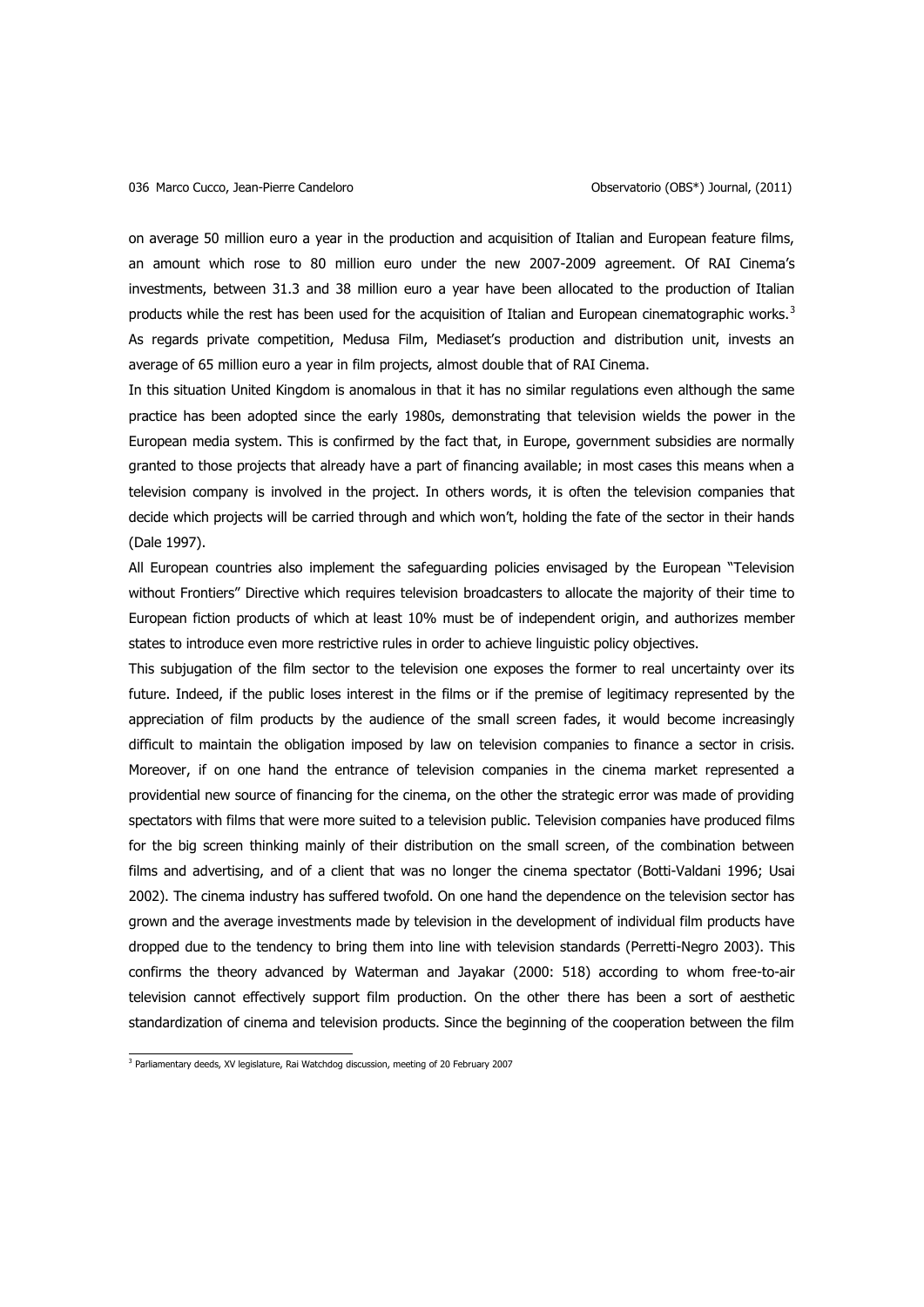industry and television's one there has been an ongoing exchange of directors, scriptwriters, actors and other professionals between cinema and television (Cigognetti-Sorlin 2007) which has generated forms of mutual influence and a partial loss of specificity between the media. This homogeneity brings with it the risk of delegitimizing the cinema experience in the eyes of the audience who, products being equal, may prefer to stay at home: it is more comfortable and convenient.

To sum up, while in the United States economic policies inspired by strategic farsightedness turned the initial rivalry between the cinema and television into profitable cooperation, in Europe television and cinema have not been able to forge a relationship able to tackle the changes in the wider media system.

#### **3. The Italian case**

# **3.1. The Italian theatrical market: production, distribution and reception**

It was in the mid 1990s that Italian cinema began – albeit rather timidly – to show signs of recovery after more than twenty years in the doldrums. Over the last decade the Italian film industry, like the other main European film industries, has increased its production and distribution efforts and recovered market shares, winning them back from American productions.

According to the latest data of the National Association of Cinematographic, Audiovisual and Multimedia Industries (ANICA), 2008 confirmed the positive trend that began in the mid 1990s: in 2008 investments in all-Italian feature films amounted to more than 253 million euro, an increase of 221% compared to the 78.8 million euro in 1995, with an average per film of 2.1 million euro compared to 1.3 million at that time (+62%). If we include co-productions, Italian investments in its national cinema rose from 122.6 million euro in 1995 to 330 million euro in 2008 (+169%), of which 259 came from private investors and 72 from State funding, equal to 22% of the total investment.

In 2008 154 Italian feature films were produced, 27% more than in 2007 (121 films) and 105% more than in 1995 (75 films). All-Italian films (i.e. produced entirely with Italian capital) numbered 123, an increase of 105% over 1995 (60 films). The area which registered the most consistent trend in this sense are coproductions: these more than doubled in the period considered (15 in 1995, 31 in 2008), confirming that the Italian cinema is healthy and that it is even starting to attract foreign investors. In this sense the dependence on the RAI-Mediaset duopoly is gradually relaxing in favour of a wider market in which not only pay TV (Sky), but also foreign players such as the American majors (above all Disney, Universal and Warner Bros.) and banking institutions participate.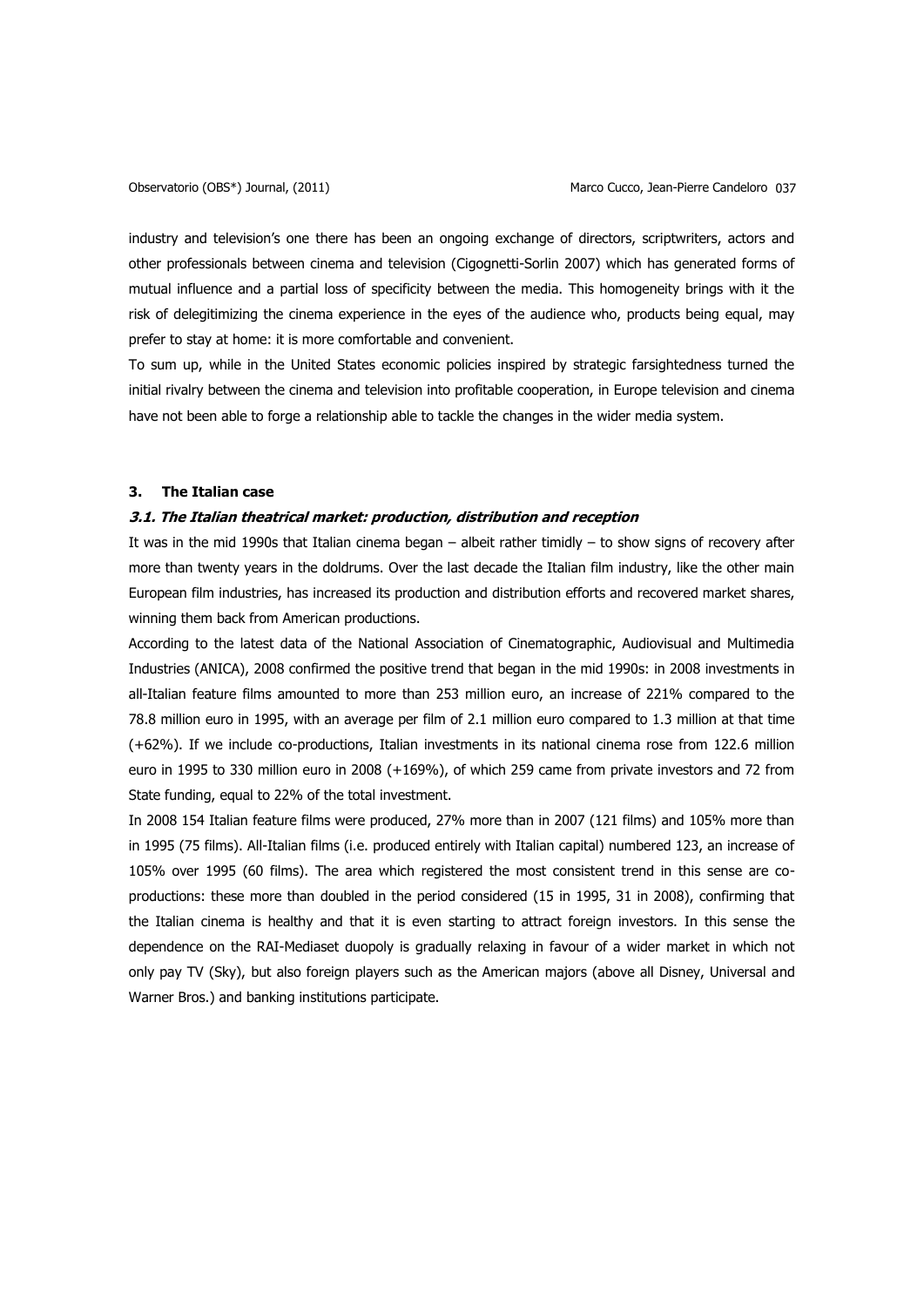038 Marco Cucco, Jean-Pierre Candeloro **Observatorio (OBS\*)** Journal, (2011)



Graph 1 Italian films produced and theatrically released (1995-2008)

Source: processing of ANICA and AIO data.

Like in the rest of Europe, the greater production efforts have also been accompanied by a marked increase in the number of feature films released and growing box-office success: from 2000 to 2008 the number of theatrically released films grew 63% (increasing from 176 to 288 released titles), while the admissions grew 122% (increasing from 13"092"250 to 29"090"241). Italian cinema, supported by the European one, has managed to win back significant market shares: since 1995 the Italian market share has grown by 8 percentage points, rising from 21% to 29%, while the American share remained relatively stable (though it experienced great year to year fluctuations with a slightly negative trend): a trend which is confirmed for national products in all the main European film industry markets.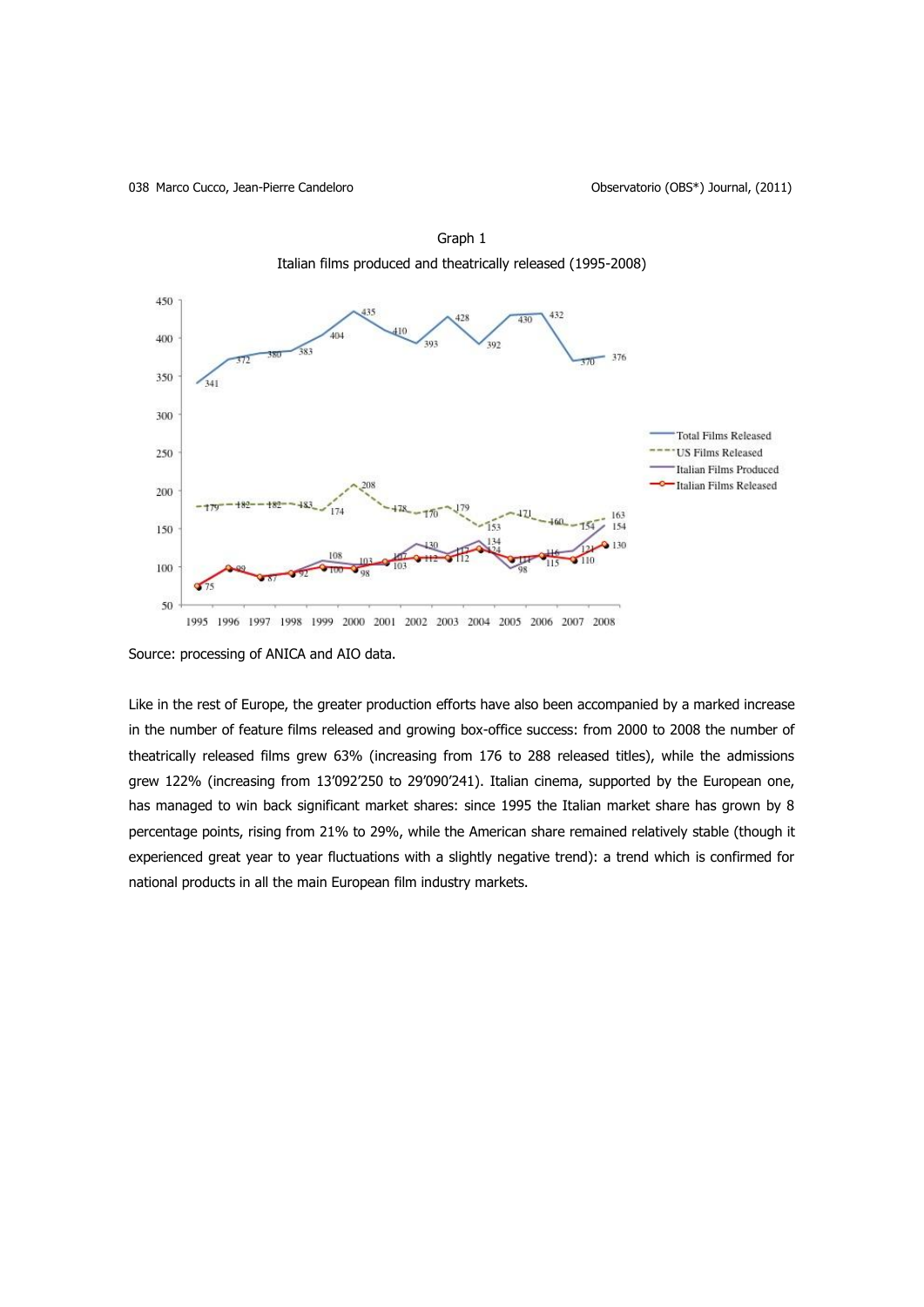Observatorio (OBS\*) Journal, (2011) Marco Cucco, Jean-Pierre Candeloro 039





Source: processing of ANICA and EIO data.

Although these have been years of significant growth for cinema in Italy and, above all, excellent results for national production, in television – its main production partner – analysis of the schedules of RAI and Mediaset in the last decade shows that on the small screen Italian cinema has gradually and alarmingly weakened.

### **3.2. Feature films on television**

Looking at European television as a whole, a significant reduction was registered between 2000 and 2008 in the space devoted by free-to-air television to fiction in general (series, TV films, feature films, cartoons, etc.). The trends of the genres within this category vary significantly from country to country depending on the specific industrial characteristics of each reference market; however, one common feature of all the main European television markets is an increase in national TV fiction programming to the detriment of national feature films.

Analysis of feature film broadcasting on French television shows that there has been a limited reduction (2%, from 722 to 708 films) with the shares of national and American films remaining steady (50% and 35% respectively). In United Kingdom there has been a 13% reduction in the number of feature films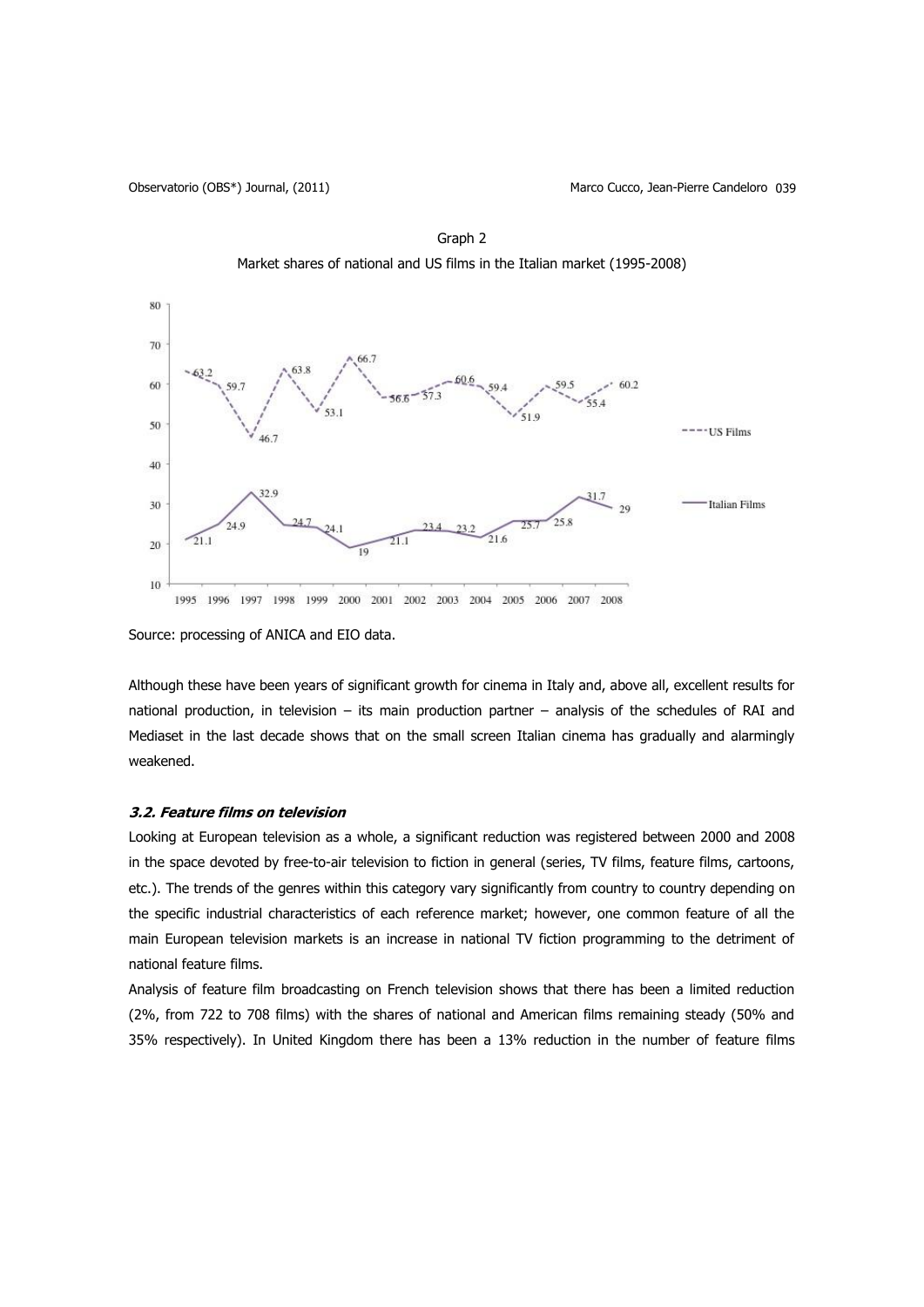broadcast (from 2,467 to 2,156) with a decrease of 30% for national films and an increase of almost 50% for American ones. Finally, Italy, as we will see later, registers the most striking reduction in the number of films broadcast. Despite the general reduction in the broadcasting of fiction and feature films in Italy, it still remains the principal genre in terms of product range and time devoted and continues to occupy more than 30% of the channels' schedules.<sup>4</sup>

If we consider the main players in the free-to-air television sector, RAI and Mediaset,<sup>5</sup> the second one appears to be the main broadcaster of fiction with around 16,000 hours broadcast in 2008 compared to the 6,000 hours of its public competitor. Examining the total hourly volume, the space devoted to the two genres varies greatly between the public and commercial broadcaster in terms of both shares and origin: 47% of all fiction broadcast by the two free-to-air broadcasters is in fact distributed by Mediaset while RAI broadcasts only 22%; a gap which is even wider if we consider the broadcasting of films: RAI broadcasts 1,353 hours of films (7%) compared to Mediaset"s 5,021 hours (24%). However, considering only products of Italian origin, the situation is almost the very opposite: 35% of national fiction is broadcast by RAI, compared to 30% by Mediaset. This marked imbalance is confirmed also for the broadcasting of Italian films: compared to the 26% (1,051 hours) of film hours broadcast by Mediaset, RAI broadcast just 9% (368 hours). The channel which pays most attention to Italian cinema is Rete4 (445 films/year), followed by Italia1 (237) and Rai3 (218). Of the channels considered, Rai2 broadcasts the fewest films in general and fewer Italian films (9), specializing - as regards the later - above all on premières.

Analysis of the film schedule of RAI and Mediaset has brought to light three main difficulties that characterize the relationship between national cinema and free-to-air television. The first difficulty lies in the sharp drop in the broadcasting of films in general from 2000 on. In the period in question a reduction of 26% was recorded in the number of films broadcast, the biggest in Europe. This trend is even more pronounced if we consider only Italian films, which saw a reduction of 33% on the Italian small screen.

 4 From 2000 to date the seven Italian free-to-air broadcastrs (Rai1, Rai2, Rai3, Canale5, Italia1, Rete4 and La7) have broadcast 36,285 films for an average of 4,032 films a year.<br><sup>5</sup> RAI channels: Rai1, Rai2, Rai3; Mediaset channels: Canale5, Italia1, Rete4.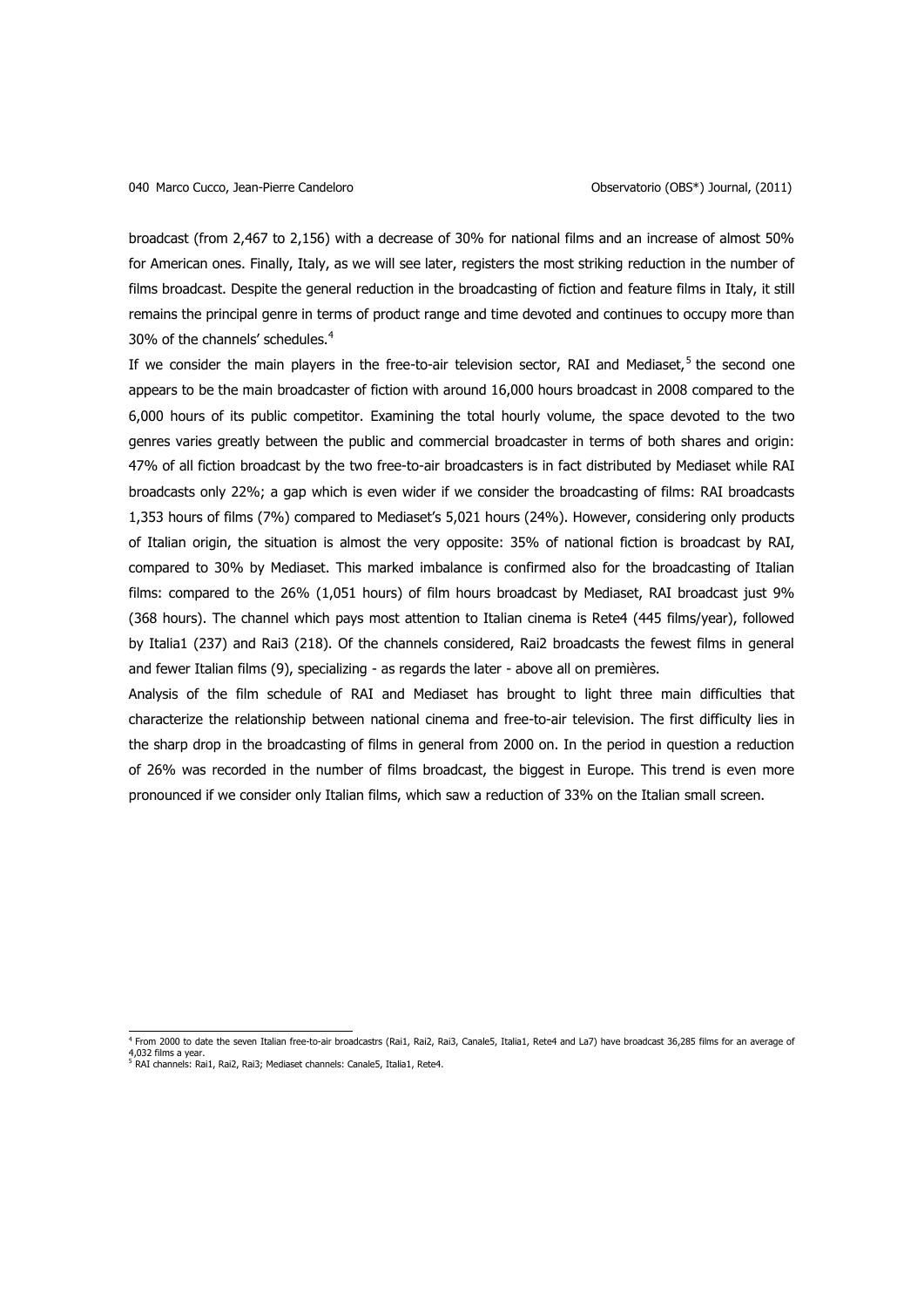Graph 3 Number of films broadcast by the free-to-air television, whole day (2000, 2008)



Source: processing of ANICA data.

The reasons for this reduction, which is more pronounced than the European average, in the presence of Italian feature films on national television are threefold and related to the general decline of broadcast audience (in particular prime time audience) which begun in the early 80's. Firstly, Italian feature films and all feature films in general – are being repositioned due to the growing power of the distribution windows which precede free-to-air television (pay TV, video on demand, home video) and the consequent audience fragmentation: the main trend appears to be the migration of feature film towards pay TV. Secondly, the failure to stem the diffusion of audiovisual piracy has contributed to inflate the appeal of premières on television. Finally, the nature of the television product has changed profoundly, partly due to the success and rapid diffusion of new genres of programmes. In this sense there are above all two elements that have favoured the shift in attention of television operators, both public and commercial, towards new formats:

a) Audience ratings are higher for television fiction and reality shows than for feature films.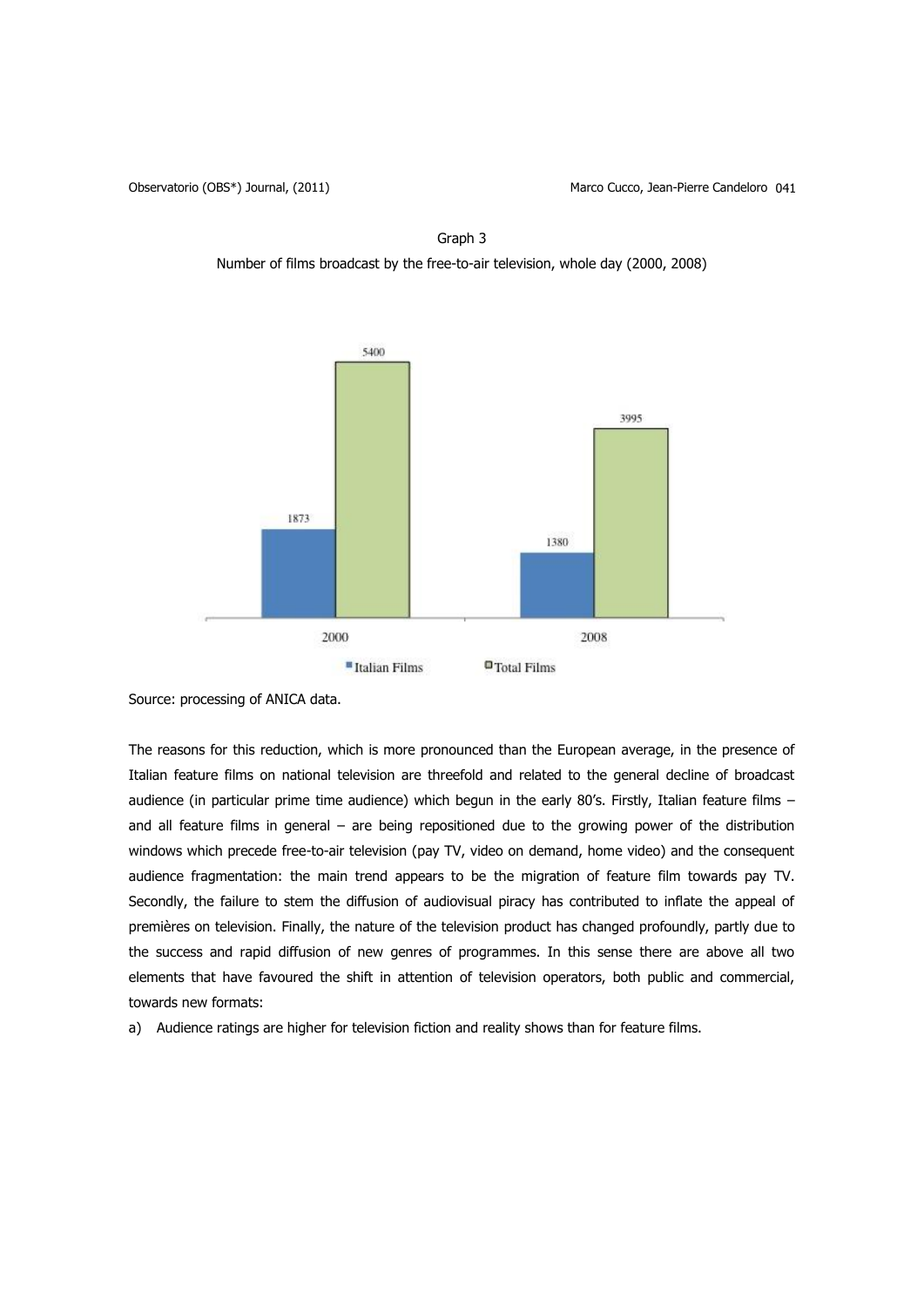b) Following the pressure exercised by advertisers, and to stabilize advertising revenue thanks to the predictability of the ratings, programmers have tended to favour formats which can be best interrupted for commercial breaks owing to their prefabricated modularity (Montanari 2007: 56).

If we consider the origin of the feature films broadcast on television, the strength of US productions is confirmed: the share of American films, always the majority, rose from 47% in 2000 to the current 51% (2,028) while Italian films remained more or less stable, fluctuating between 35% and 34% (1,380). In particular, the presence of American films is significant on the Mediaset programming not only in absolute terms but also compared to RAI's one: American films occupy on average 60% of Mediaset's programming compared to 45% of RAI's.

However, data about Italian cinema on television are worrying not so much in general terms – indeed, the programming shares indicated by the European directives and national law provisions are respected – but because of the time slots at which the films are broadcast. If we look more closely at the time slots in which national films are broadcast, we can clearly see the second complication in the relationship between national cinema and television operators; i.e. the secondary role assigned to Italian products in the time slots that traditionally have the largest audiences. Indeed, Italian films have been relegated to the late evening and night-time slots (more than 40% of the Italian films were broadcast between 2:00 am and 7:00 am, compared to 32% in 2000) while prime time programming drops from 10% to 8%.

Italia1, RAI1 and Rete4 are the channels with the most Italian feature films broadcast in the night time slot with shares on average in recent years of 90%, 70% and 45% respectively of the total number of films broadcast; RAI3 airs around 45% of the Italian films in the morning slot, between 07:00 and 13:00, while Canale5 and RAI2 are the only channels that broadcast a significant share of Italian films during prime time (42% and 55% respectively).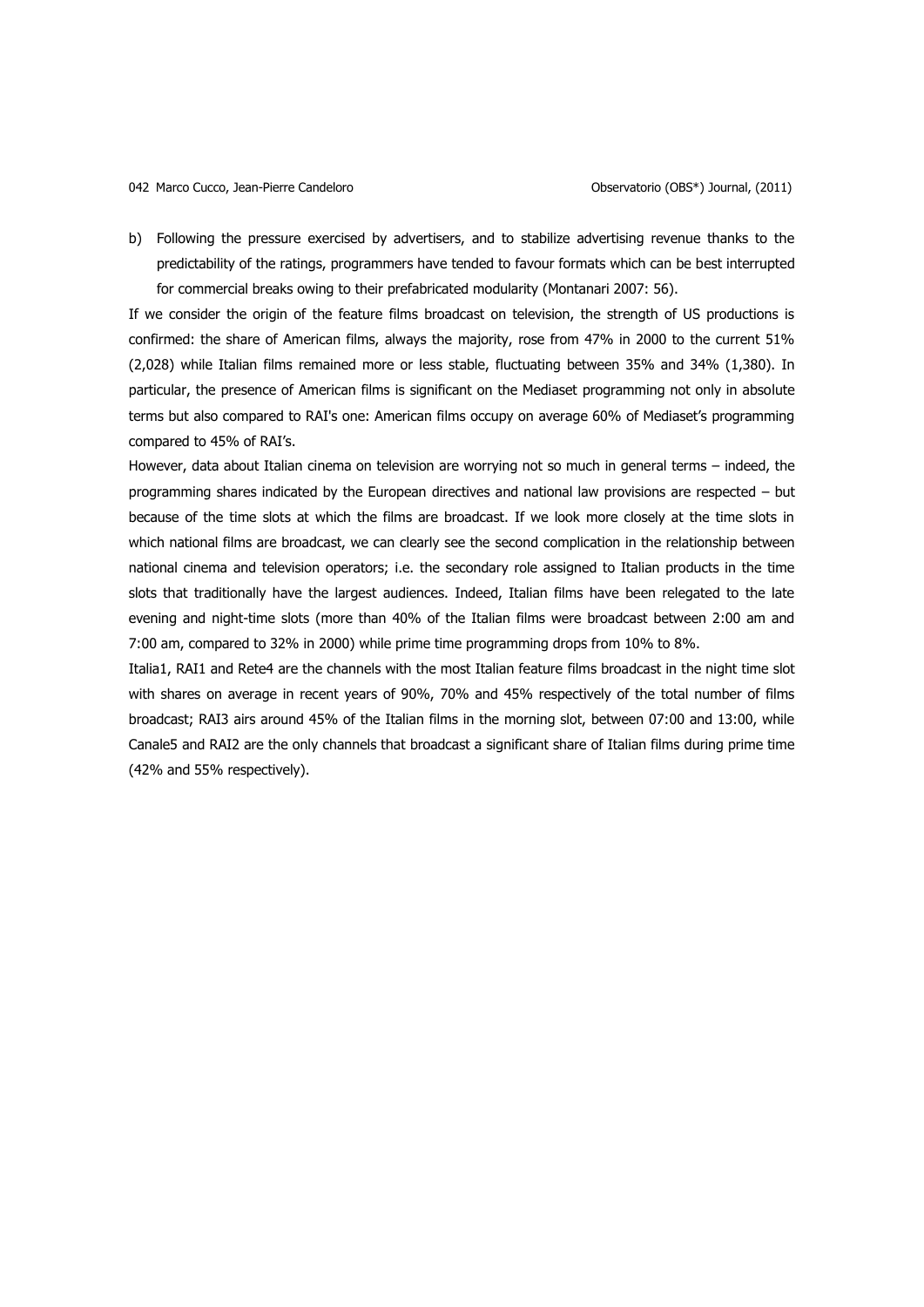

Graph 4

Source: processing of ANICA data.

A third complication emerges from analysis of the year of production of the feature films broadcast by freeto-air television. Of the Italian films, only 3% are premières, the remaining 97% are films from the broadcasters" archives. Most of the Italian films broadcast were made between 1950 and 1979 (on average 60%) while films produced between 2000 and 2008 - although these are the ones with the highest ratings represent just 16% of the films broadcast.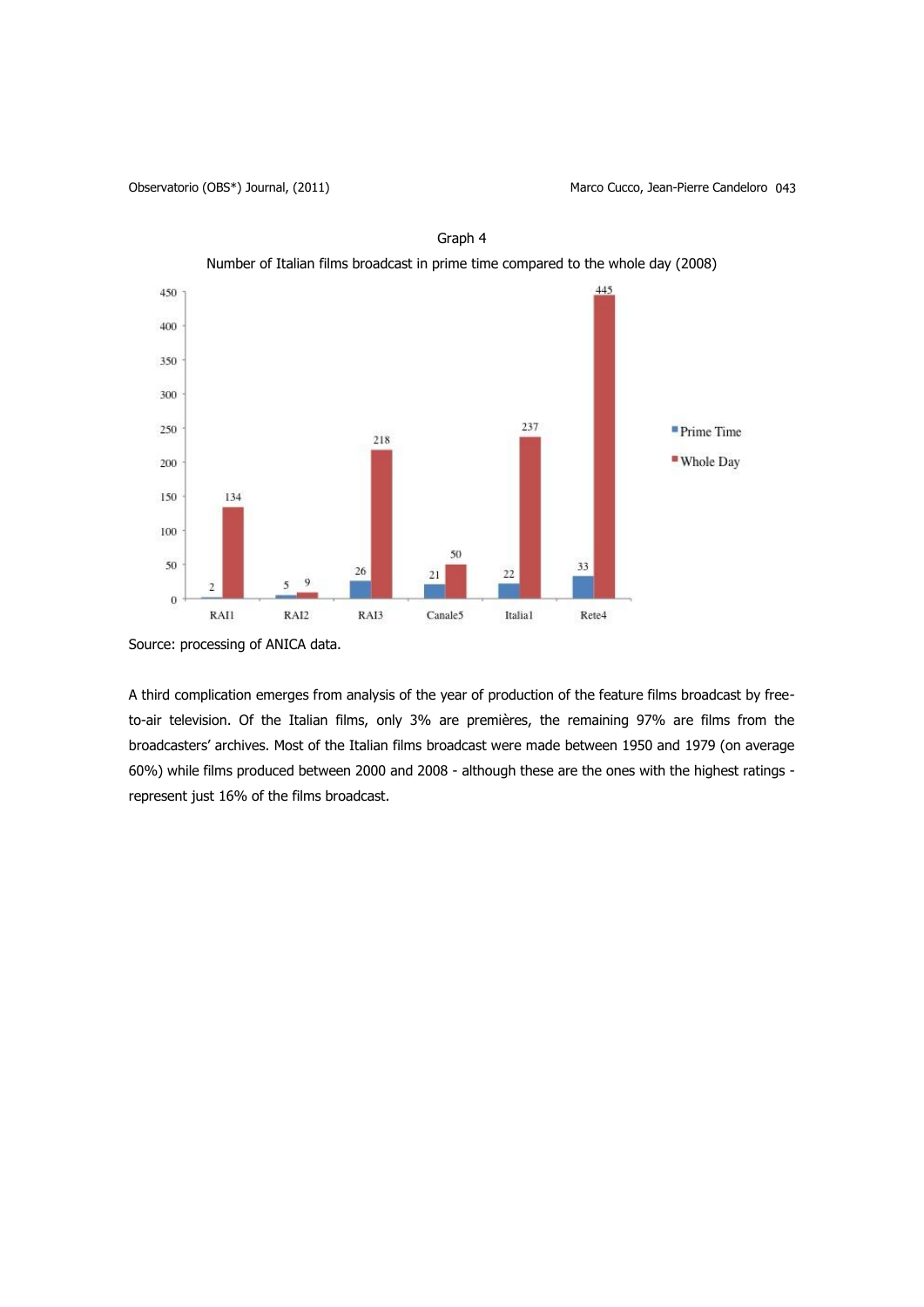044 Marco Cucco, Jean-Pierre Candeloro **Observatorio (OBS<sup>\*</sup>)** Journal, (2011)





In more detail, examining the average audiences recorded between 2000 and 2008, there has been a marked reduction in the number of Italian films broadcast in prime time (20:30-23:00) in particular as regards the audiences of the flagship broadcasters Canale5 and RAI1, which registered a reduction of 29% and 36% respectively. Italian films broadcast on RAI1 recorded the highest average audience in the period in question in 2001 thanks above all to the première of Roberto Benigni's international success La vita è bella/Life is beautifull (Benigni, 1998) which attracted 15 million small screen spectators. Canale5 instead recorded the second best audience in 2003 with Chiedimi se sono felice/Ask Me If I'm Happy (Storti, Baglio, Poretti, Venier, 2001) (8 million viewers) and other premières with high audience ratings such as L'ultimo bacio/The Last Kiss (Muccino, ) and the second showing of Tre uomini e una gamba/Three Men and a Leg (Storti, Baglio, Poretti,Venier, 1997) with almost 7 million spectators. These audience figures have not been beaten in the last 5 years. The average audience of Italian films broadcast by RAI1 and RAI2, after the peak reached in 2001, tended to drop gradually and the second channel was overtaken - also owing to the reduction in the number of Italian premières - first by Italia1 (in 2003) and then also by Rete4 and RAI3 (in

Source: processing of OIA and ANICA data.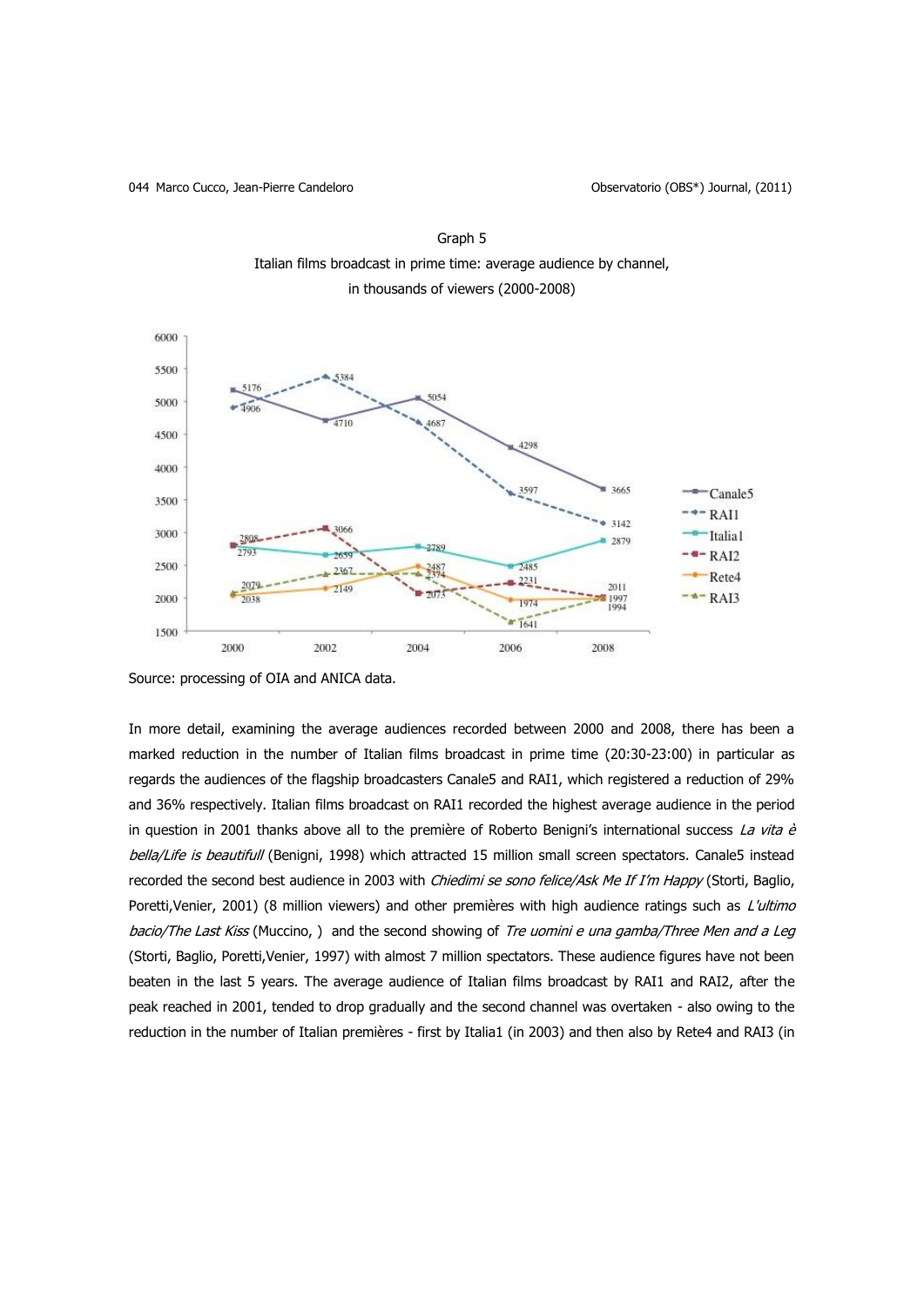2004). In the period in question the average audiences registered for Italian films broadcast by other channels – Italia1, RAI3 and Rete4 - remained basically stable.

On the whole, the reduction in the time devoted by the broadcasters to Italian cinema corresponds to a marked reduction in reception, above all on the public channels: in the period in question the average audience of Italian feature films broadcast by RAI in prime time dropped by 29%, from 10,063 million in 2000 to 7,150 million in 2008; the trend on the Mediaset channels was the same although more limited, with the audience dropping by 15% from 10,007 million in 2000 to 8,538 million in 2008.

The differences in audience figures depend not only on the time slot of the broadcast but also on the genres of feature films aired. As regards the programming choices of the public channels, RAI1 and RAI3 prefer a more authorial type of product as La stanza del figlio/The Son's Room (Moretti, 2001) and L'ora di religione/The Religion Hour (Bellocchio, 2002), or emerging films as Il cielo cade/The Sky Will Fall (Frazzi, 2000) and Tutta la consocenza del mondo/All there Is to Know (Puglielli, 2001) while RAI2, despite the fact that it broadcasts a fairly limited number of films, opts for prime time airing of Italian films addressed to the younger generation as *Santa Maradona* (Ponti, 2001), Casomai/If by Chance (D'Alatri, 2001), etc. Of the Mediaset channels, Canale5 mainly broadcasts box-office hits of the previous season in prime time, often winning the evening slot; Italia1 is characterized by the broadcasting in prime time and late evening slot of films starring famous actors targeted at young people and adolescents; Rete4, despite the high number of feature films broadcast, proposes a limited number of recent films, usually preferring films from the archives.

# **4. Conclusion**

This study opened with an analysis of the historical, political and economic variables that resulted in the dominance of television in Europe"s media system, relegating cinema to a position of financial and strategic dependence on the small screen.

Analysis of the Italian case confirms and exasperates the European trend of the waning interest of free-toair television broadcasters (the most important in terms of economics, visibility and reception) in broadcasting national feature films. A trend which is common to both the public and private sectors and whose causes can be traced in particular to the increase in the distribution windows that precede the showing of the films on free-to-air television, in the audience fragmentation and in the appearance of new formats and the reinforcement of others.

The data given above demonstrate that both RAI and Mediaset (the latter to a lesser extent) are reducing the spaces and thus the possibility of success of Italian feature films on the small screen. This phenomenon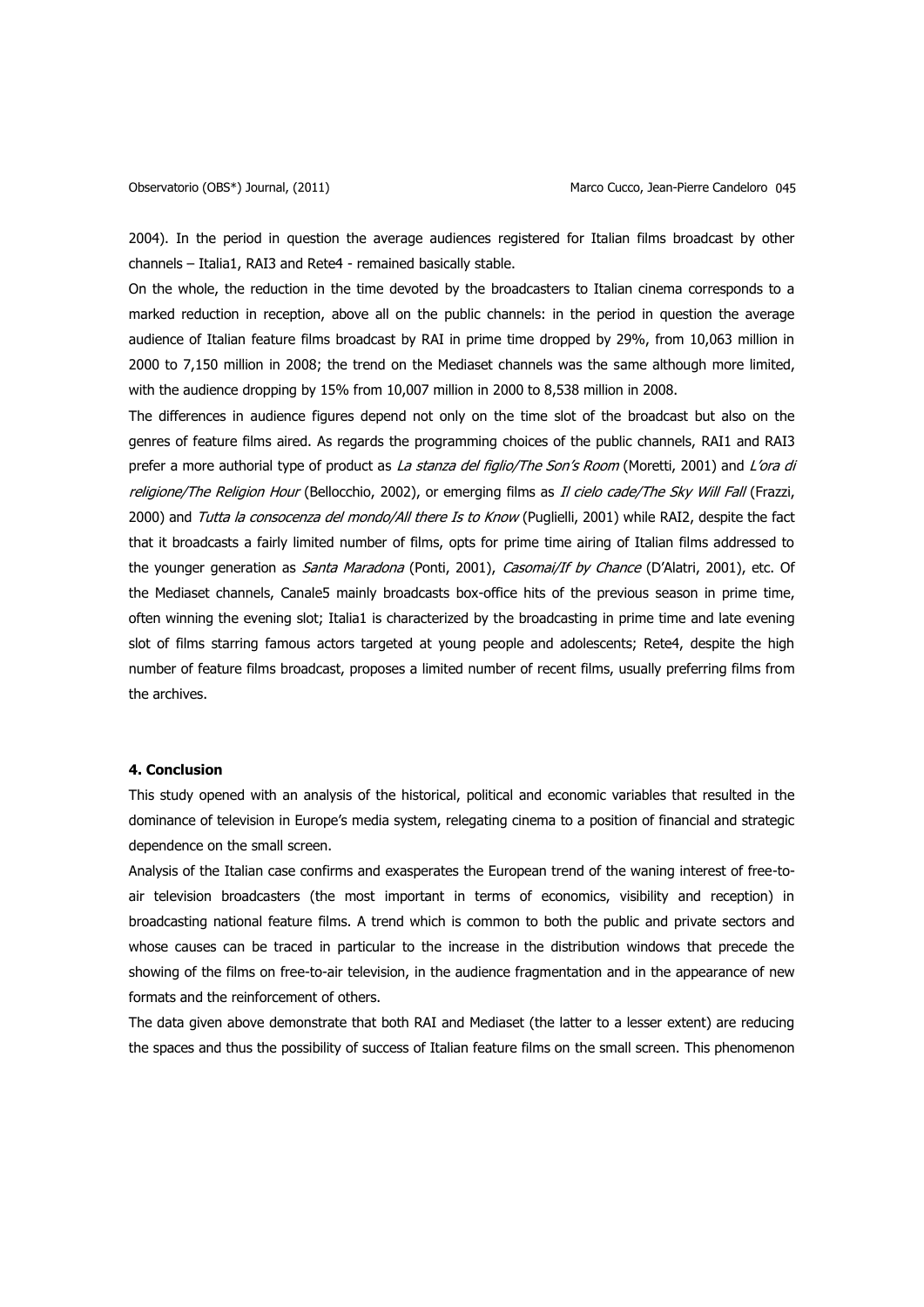appears – at first sight – rather surprising if we consider that a) television is the main financial source for the national cinema (in particular, RAI Cinema is the main producer of films in the country and the broadcasting of its films does not actually entail any cost for the company RAI), and that b) the healthy moment being experienced by Italian cinema in the theatrical market demonstrates its capacity to rebuild a relationship with the audience.

This new trend has inevitable repercussions on the film industry and at the same time questions the legitimacy of the current regulatory system. If Italian films are no longer able to grasp the television audience attention, broadcasters could appeal against those measures that force them to economically support the film industry, leaving it to fend for itself and find new sources of financing. On the other hand, it should be remembered that the Italian television companies considered (public and private) are vertically integrated and that their activities are not limited only to the television market but also include film production and distribution and in some cases also exhibition (Medusa Film). Consequently, the economic advantage won by television companies in the production and distribution of films in the movie theatres and in the home video market is part of a business strategy shifting distribution toward the more efficient, direct-pay, early distribution windows and allowing them to decide to what extent to continue the exploitation and valorisation of the feature films when they arrive on free-to-air television. This second scenario, characterized by the current tendency to create multimedia empires, makes any idea of antagonism between cinema and television obsolete, defining the discussed trends as a symptom of the return to health of the film industry through diversification of revenue streams.

In the coming years it will be indispensable to verify if the tendencies underway and identified in this study are part of a transitory phenomenon or if they represent the scenario of the years to come. Secondly, it appears advisable to investigate film economics within the television industry; that is, the costs and benefits, as well as the relationships between broadcasters (public and commercial, free-to-air and pay TV) and audiovisual producers able to coordinate film production with the acquisition policies by the broadcasters. Only in light of this information will it be possible to establish if the film industry (still) needs to protect itself (or be protected) to tackle television"s disinterest or if the new shaping of the wider media system has made feature films immune to the fate of their broadcasting on unencrypted television.

#### **References**

Botti, S., Caldani, E. (1996), "Jurassic Park vs. Caro Diario. Un confronto tra la strategia competitiva hollywoodiana e quella europea'. Economia & Management, 1, pp. 15-27.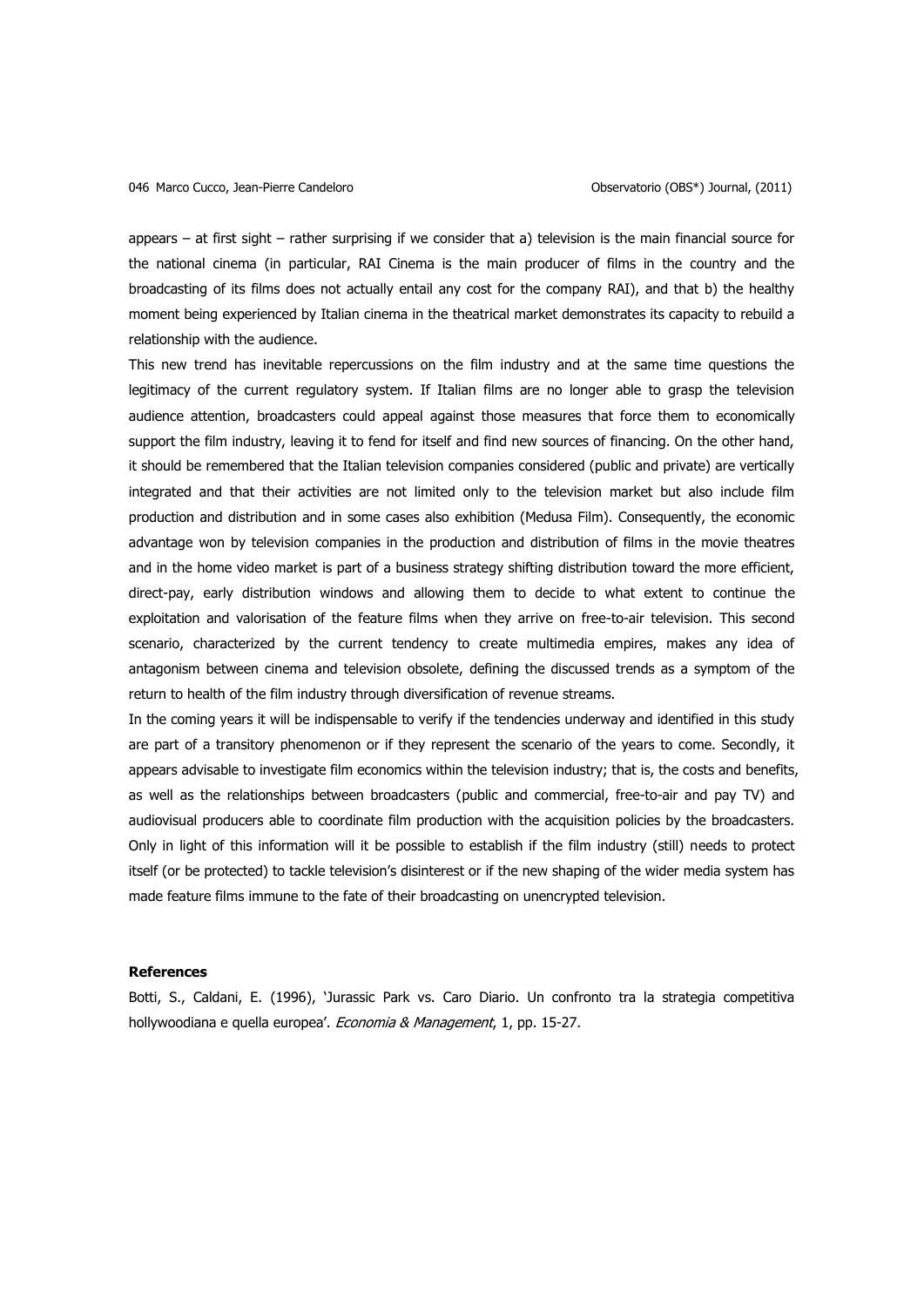Cigonetti, L., Sorlin, P. (2007), "Italy: Cinema and Television: Collaboration and Threat", in D. Ostowska, G. Roberts (eds.), European Cinemas in the Television Age, Edinburgh: Edinburgh University Press, pp. 41-54.

Dale, M. (1997), The Movie Game. The Film Business in Britain, Europe and America, London: Cassell.

European Audiovisual Observatory (2007), Trends in European television, Strasbourg.

Jäckel, A. (2003), European Film Industries, Londra: BFI Publishing.

Montanari, F. (2007), 'Al di là della sala cinematografica', in F. Casetti, S. Salvemini (eds.), È tutto un altro film. Più coraggio e più idee per il cinema italiano, Milan: Egea, pp. 11-84.

Ortoleva, P. (1999), 'Cinema e televisione', in G.P. Brunetta (ed.), Storia del cinema mondiale. L'Europa. Volume primo, Torino: Einaudi, pp. 993-1012.

Ostrowska, D., Roberts, P. (2007), "Reproduction: Re-Creation of Cinema Via the Domestic Screen", in D. Ostowska, G. Roberts (eds.), European Cinemas in the Television Age, Edinburgh: Edinburgh University Press, pp. 159-172.

Perretti, F., & Negro, G. (2003), Economia del cinema. Principi economici e variabili strategiche del settore cinematografico, Milan: Etas.

Pilati, A., & Richeri, G. (2000), La fabbrica delle idee. Il mercato dei media in Italia, Bologna: Baskerville.

Richeri, G. (1986), 'Television from Service to Business. European Tendencies and the Italian Case', in P. Drummond & R. Paterson (eds.), Television in Transition, London: BFI Publishing, pp. 21-36.

Richeri, G. (2004), "Broadcasting and the Market. The case of Public Television", in A. Calabrese & C. Sparks (eds.), Toward a Political Economy of Culture, Lanham: Rowan & Littlefield Publishers, Inc, pp. 178-193.

Segrave, K. (1998), American Television Abroad. Hollywood's Attempt to Dominate World Television, Jefferson: McFarland & Co. Inc.